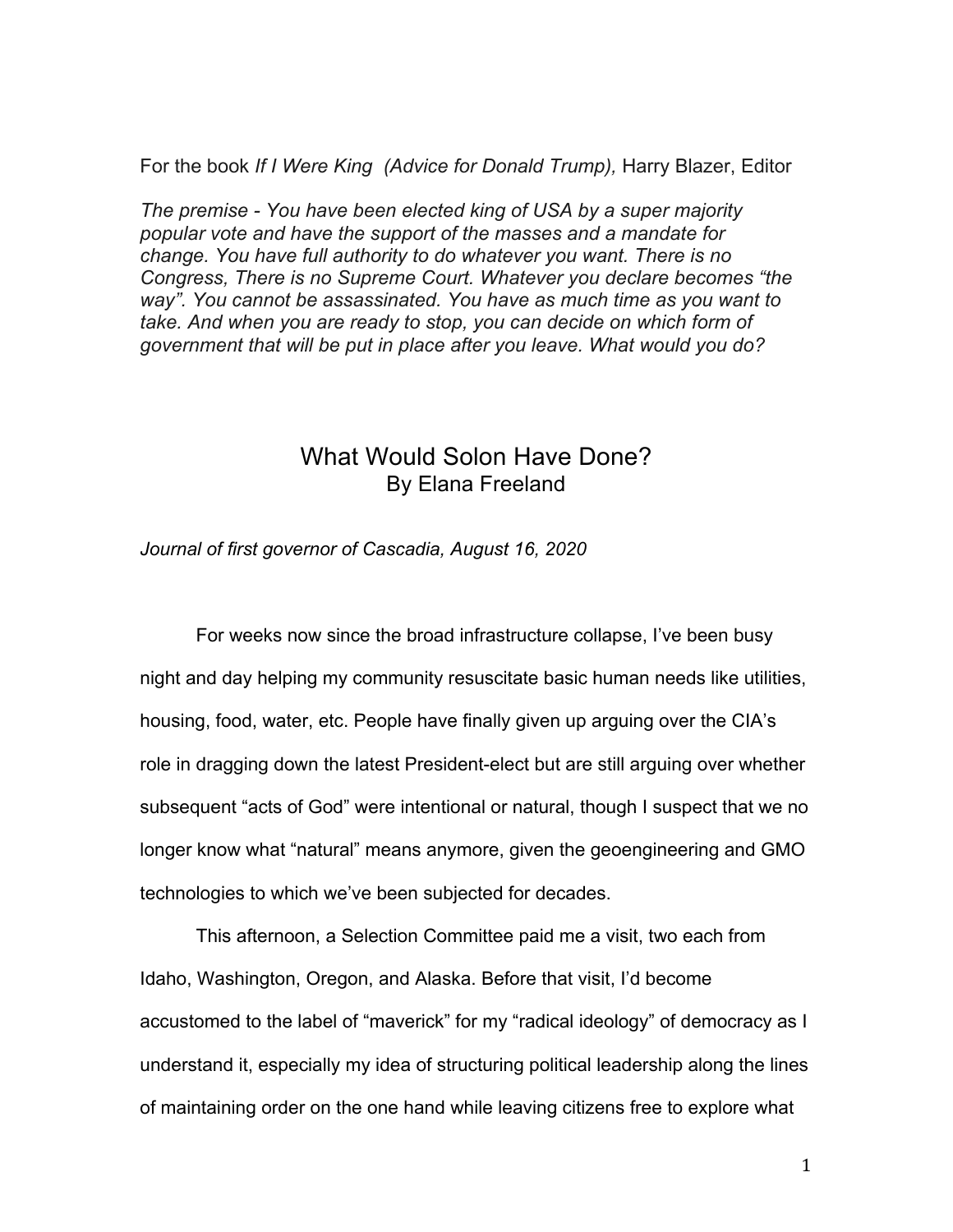best encourages individuality and initiative on the other. Not in my wildest dreams would I have guessed that my ideas would at last be valued.

But then, desperation has its own needs.

I invited the eight visitors in. Once they were settled, the co-chairs began by stating that probably like me, they were glad to see a criminal era of power come to an end, however its end arrived, and that we now had an opportunity not just to start over again but to begin something entirely new.

Silently, I pondered the words "entirely new," hoping they didn't mean the bogus justifications for "progress" that I'd heard for years. Surely their interest in me wasn't that my ideas were "new."

Briefly, we shared what we knew about the nation's collapse, from what we'd seen before communications had shut down (or been shut down) to the rumors we had to go on. No one was sure what coastal cities had been swept out to sea, other than Washington, D.C. Military headquarters were now underground in granite-based Colorado, along with U.S. Space Command and the Intelligence Community, and the nation (such as it was) was under military law and FEMA's ten regions activated. For now, each region was basically on its own to repair infrastructure and maintain the order of the day until no one knew how far into the future. Governors were being appointed until popular elections could be reinstated.

The Selection Committee had come to ask me if I would be willing to serve as governor of Region 10.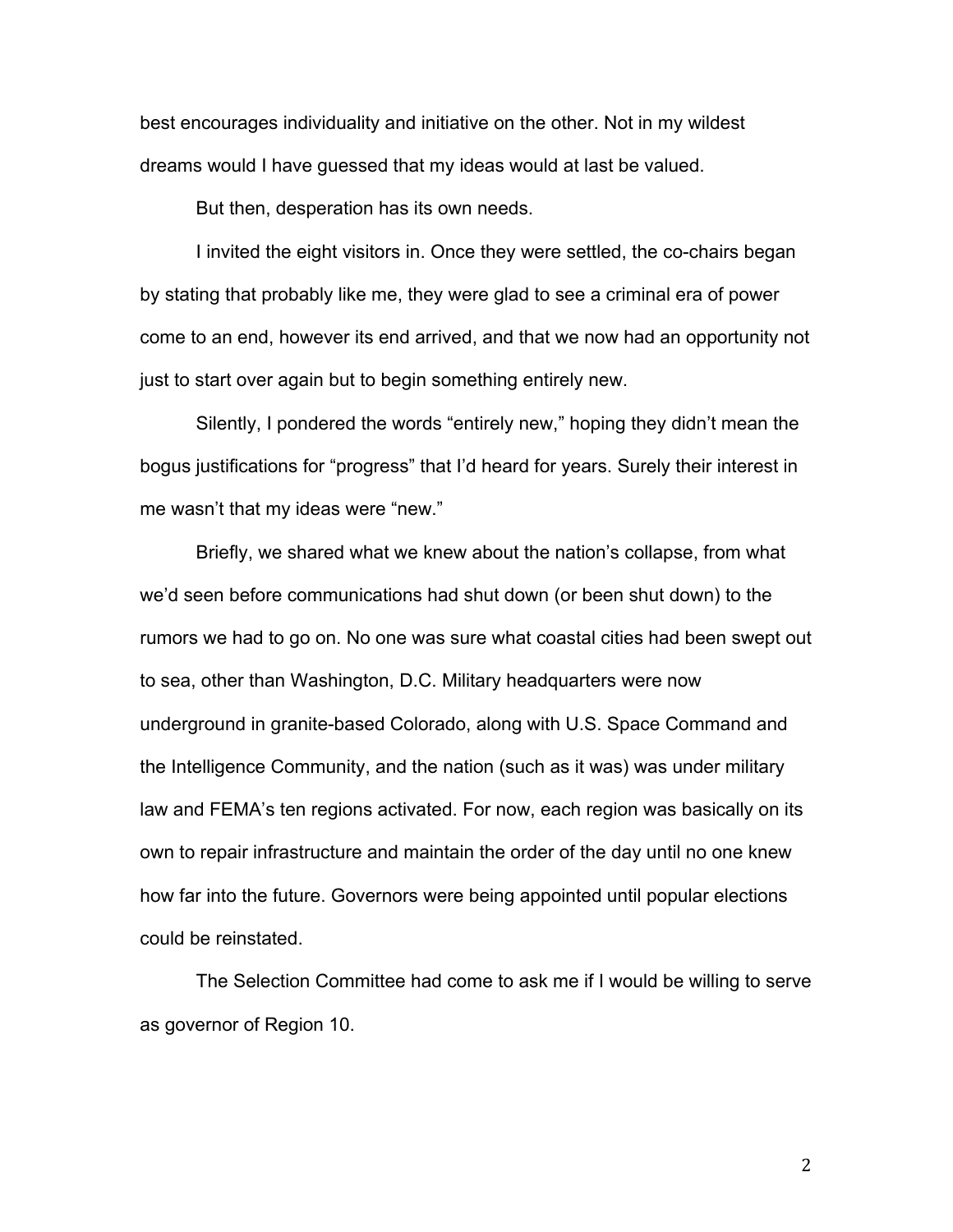I was thunderstruck. While the criminal system had been running business as usual, trustworthy leaders with initiative had been consistently passed over, if not marginalized and discredited. Now that the nation lay in shambles, we were needed.

I was then handed a draft of responsibilities expected of a regional governor. I took my time reading through the broad powers one might expect of a sovereign or king, with minor checks and balances coming from citizen review committees and advisers. For the first time since the founding of the nation 250 years ago, ten sovereigns would replace a centralized government. If I accept, what I say will be the order of the day. I cleared my throat for two immediate questions.

"Any idea how long it will be before the popular vote is reinstated in each region?"

One of the co-chairs responded. "As long as it takes for the regions to stabilize one by one. As we all know too well, we lost our constitutional way decades ago and have a long way back—or forward, if you look at it that way. If the governor's powers seem virtually unlimited, it's because we need to move quickly and surely. We can't afford the time for endless negotiations and meetings. We must counter chaos with order as soon as possible."

There was something about how the co-chair phrased that last sentence that made me wonder about his affiliations.

I asked my second question. "How does the national standing army—our military—view its role in the FEMA regions?"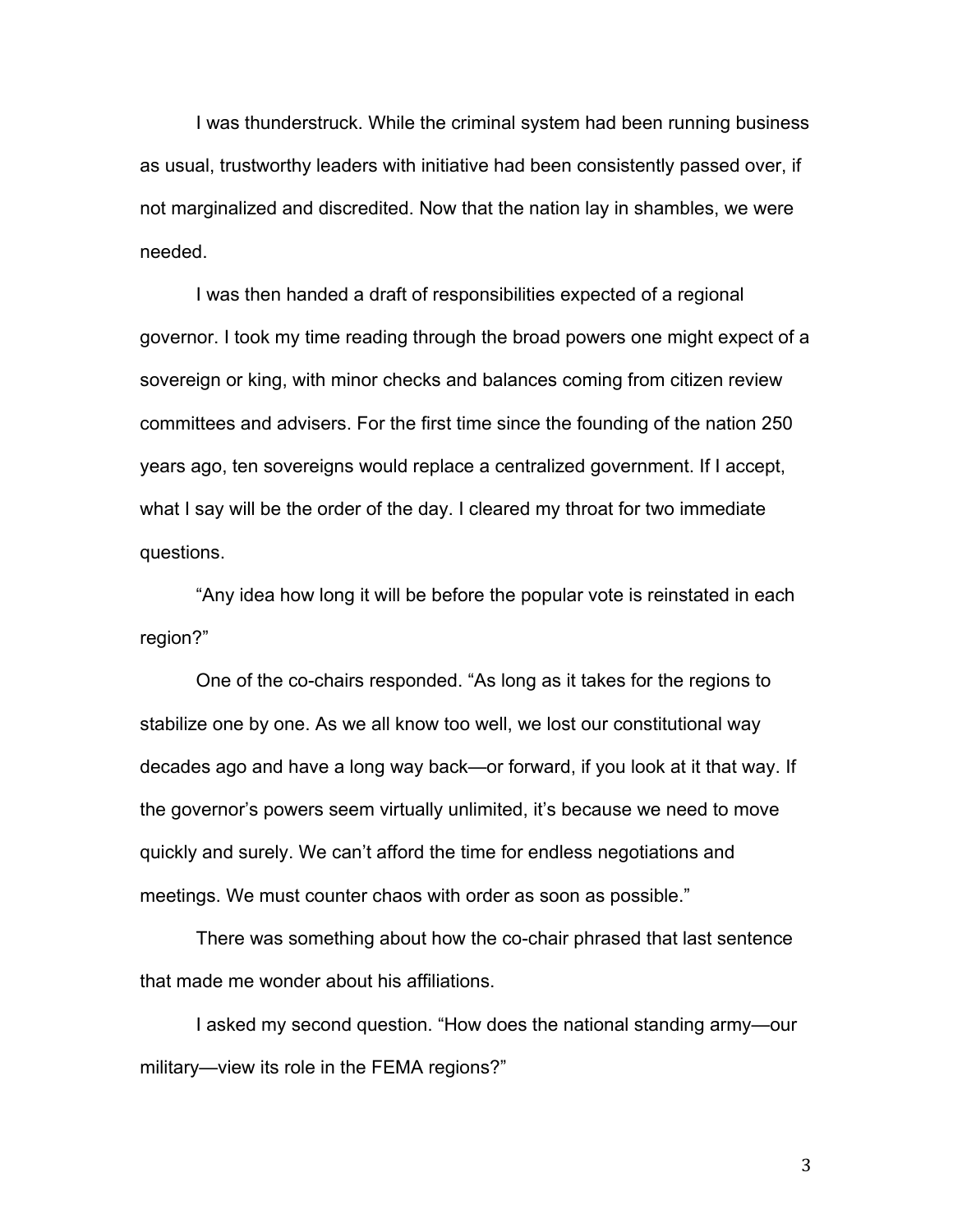An uncomfortable silence followed. Finally, one of the Alaskans shrugged. "We don't really know. Where does civilian law end and military law begin? We assume that if the region is stable, it will have no need for military presence."

"But we're not sure," the Indian woman from Idaho added. "We're assuming that the military is busy dealing with the possibility of foreign threats now that we're so vulnerable."

"Which was its original mandate," I said thoughtfully. "So it's the Wild West one more time and a reinstatement of the Posse Comitatus Act?"

She shrugged. "Hopefully not the Wild West my people remember."

I nodded, meeting her eyes. It seemed to me that her meaningful look was saying that I would do well to take the military and its ground- and space-based technology into consideration if and when the regions were at last fully operational and independent . . .

The co-chair I had wondered about pulled us back on track. "We've come to you first because your reputation is that of a leader people trust, one who knows how to yoke his leadership to real service and not self-interest. But keep in mind that we do not know how long you will be required to serve as a governor with broad powers, so please remain flexible."

Interesting wording again.

The other co-chair removed a sheaf of papers from a folder. "If you need to review our bylaws and affiliations before making a decision, here they are. It is our assumption that none of us are in this for personal gain. Our only desire is for a peaceful transition back to a functional, law-abiding society."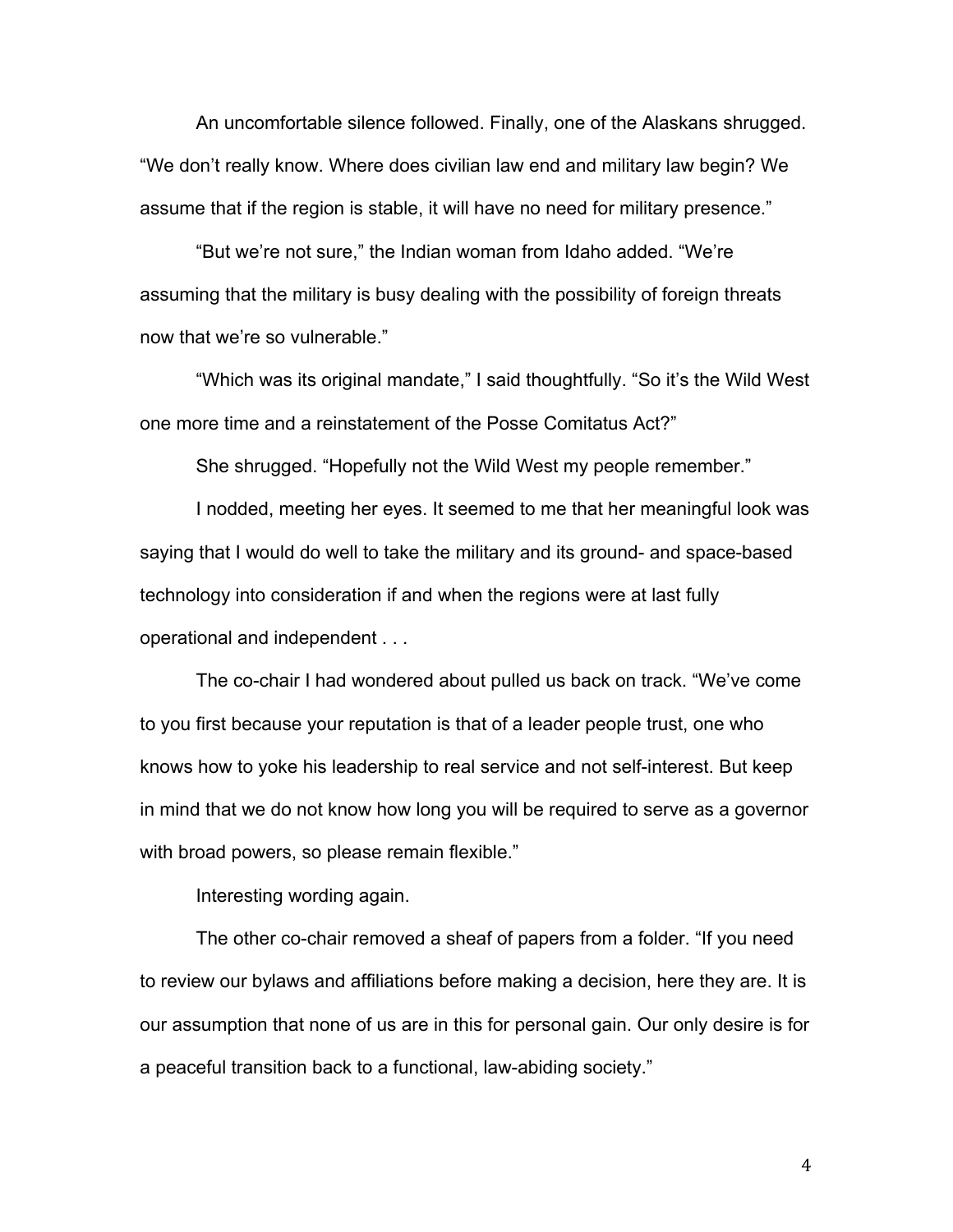His words didn't relieve my overwhelm. I glanced at the mass of paper now in my hands and said I needed time to think. As the committee departed, I was reminded of the rumors of lawless bands roaming Region 10 and the guns loaded and ready by people's doors. I understood: time and lawlessness wait for no man; I promised to have an answer by morning. With communications still down, we agreed to meet again at my home the following morning. They would bring as much information as possible about the state of the nation and the world.

Once they were gone, I whooped and hollered around the living room. An opportunity to implement what I'd studied and thought about for decades! Like Solon in the  $6<sup>th</sup>$  century BCE, I had been chosen as archon.

I glanced at the clock we now had to keep wound. Where was Kate, my trusty sidekick? She'd gone to check on older neighbors and should be home soon. I cleared the dining room table and laid out pads of paper and sharp pencils, wondering if she would say nay or yea to the governorship.

Solon's first act had been to cancel all debts. I decided to do the same. I sat down, picked up a sharp pencil, and began to write:

**Decree: All personal debts and those of small locally owned corporations—not transnational corporations—are hereby cancelled. We are making a fresh start.**

Big transnational corporations like Microsoft and Boeing had mooched more than enough corporate welfare from taxpayers; they would henceforth be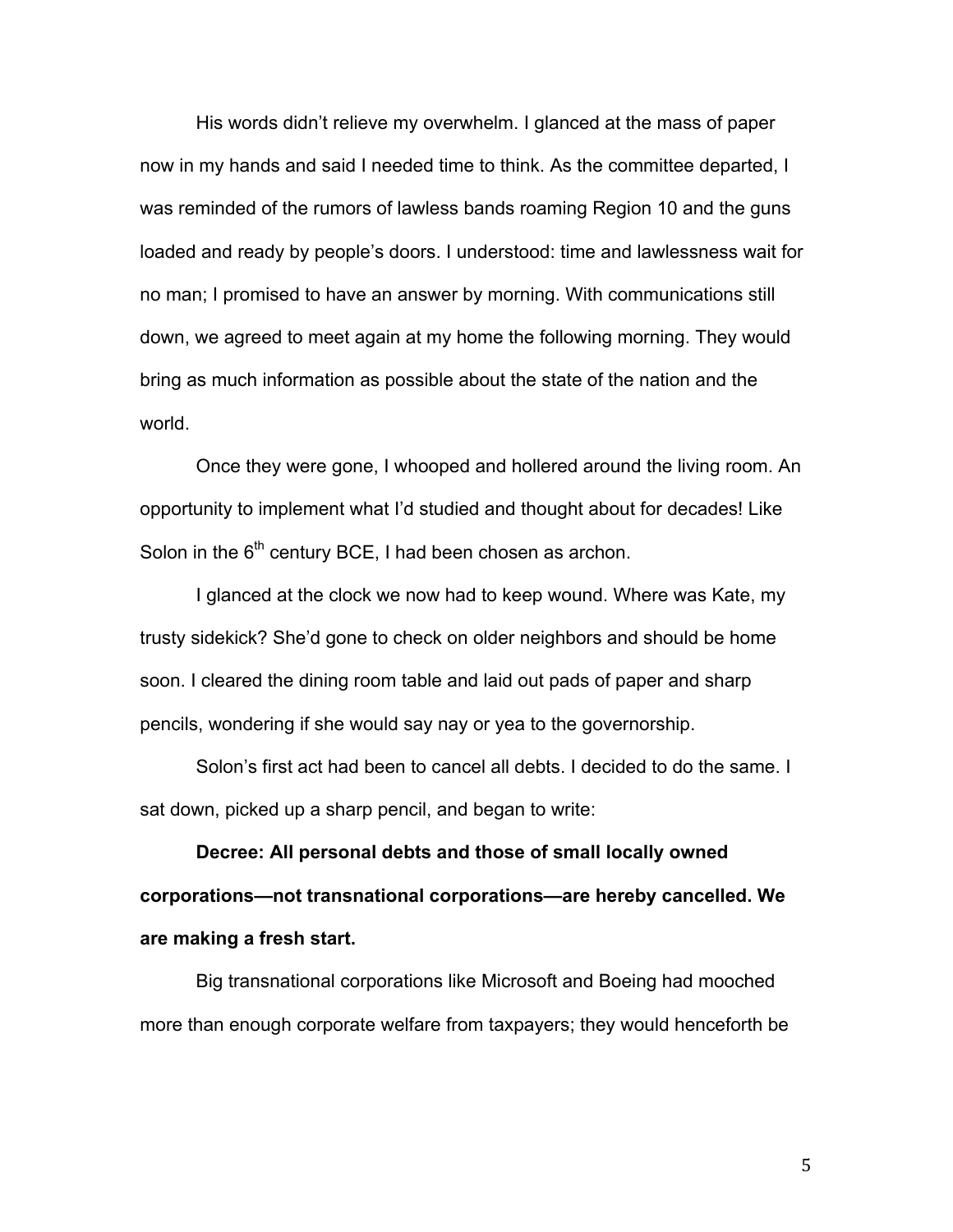taxed and held responsible for whatever they owed communities. And if the Bill of Rights was reinstated after decades of abuse,

**Decree: Protection to corporations as artificial persons under the 14th Amendment<sup>1</sup> is hereby revoked.**

Whatever debts the four states of Region 10 owed the now-collapsed federal government would be cancelled, with such monies going toward rebuilding our infrastructure.

**Decree: Annual federal income tax is hereby discontinued.**

Goodbye and good riddance, Internal Revenue Service.

**Decree: Home foreclosures that banks and mortgage companies have been unable to sell for six months or more are hereby donated as tax write-offs to shelter families now homeless.**

Now that we would be operating as a region,

 

**Decree: The four states of Region 10 (Alaska, Washington, Idaho, and Oregon) are hereby known as Cascadia.**

By the time Kate came in the front door, I was in full stride. Happily, she was ecstatic that I'd been chosen for the governorship and hurriedly made tea while I read off my first five edicts, each of which she wholeheartedly approved.

"I like the name Cascadia. God knows we need all the unity we can get at this point." She brought the teapot and cups to the table.

Recalling what the Indian woman from Idaho had alluded, I began to write, reading aloud:

<sup>&</sup>lt;sup>1</sup> Josh Clark, "Why do corporations have the same rights as you?" *How Stuff Works*, April 1, 2008.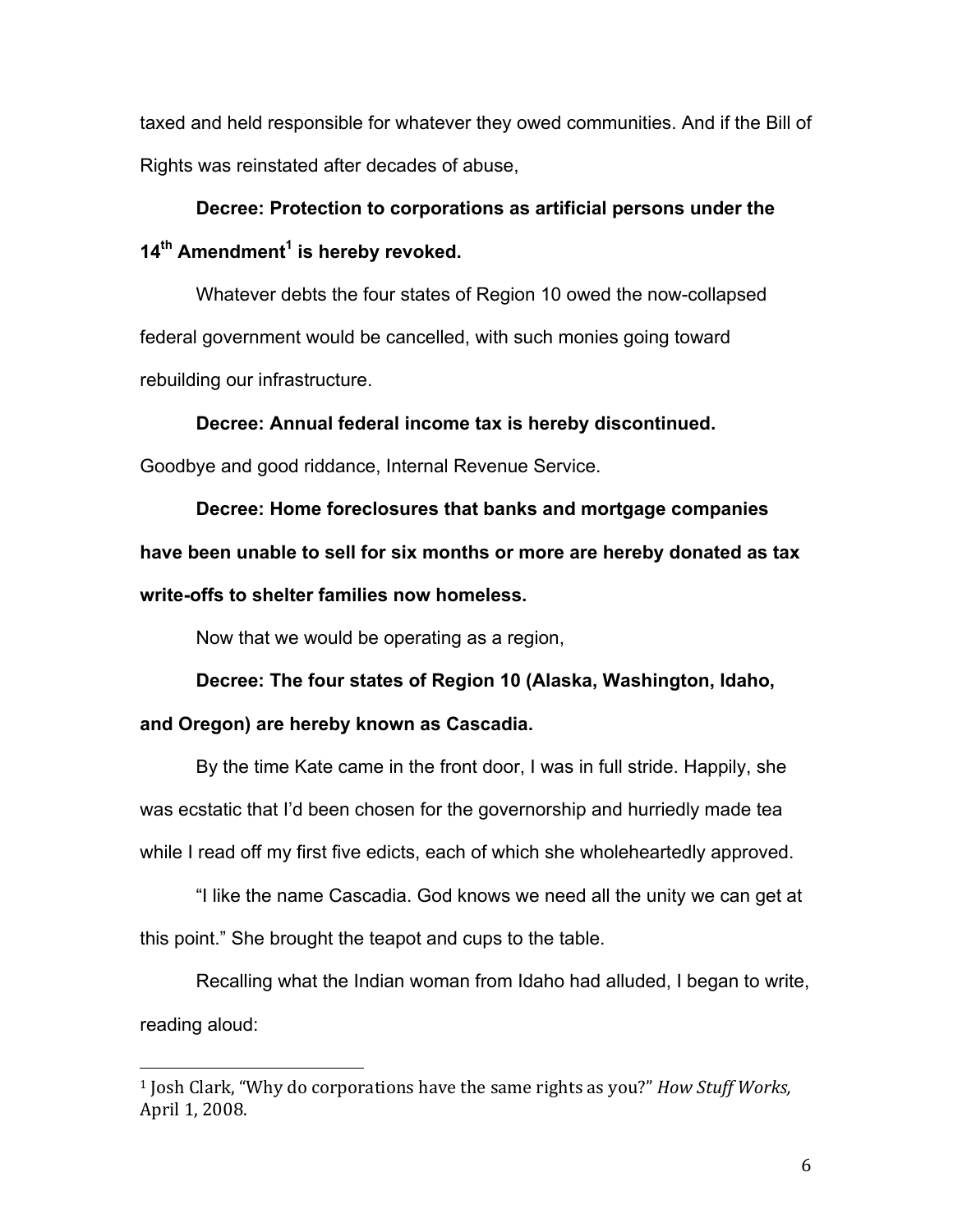## **Decree: The Posse Comitatus Act is hereby reinstated and the National Guard retained as Cascadia's standing army.**

"Posse Comitatus?" Kate sat down and poured tea. "Most Americans have either forgotten or never heard of that old law. Are you sure you're not just waving your red cape in front of the military?"

I felt strongly about this one. "No, that's not my intention. Federal troops have been descending upon states for decades, with or without a governor invitation, and they may continue to enter FEMA regions. But I want it on the books that 'invitation only' visits are expected." I winked at her. "After all, it's the Wild West again, right? We have to try to rope in the old guard and hold them to the law, however dangerous it might be."

Kate's brow furrowed. She may have liked the idea of my governorship, but not the possibility that it might be dangerous. Still, she had to know there might be risk.

She sighed. "All right, I hear you, but now let's talk about communities. Decrees can provide the framework for communities and then they can do their own individual tweaking and we'll learn from each other. First is community health, *real* health—not overpaid doctors and Big Pharma drugs. Instead of shoving health to the backburner and calling it a 'personal choice,' let's put it front and center." She glanced out the window. "Have you noticed how clear the skies are now? No chemical cloud cover . . ."

She was right. American health had sunk steadily since the chemical jet trails and agribusiness talking Americans into eating processed and GMO foods.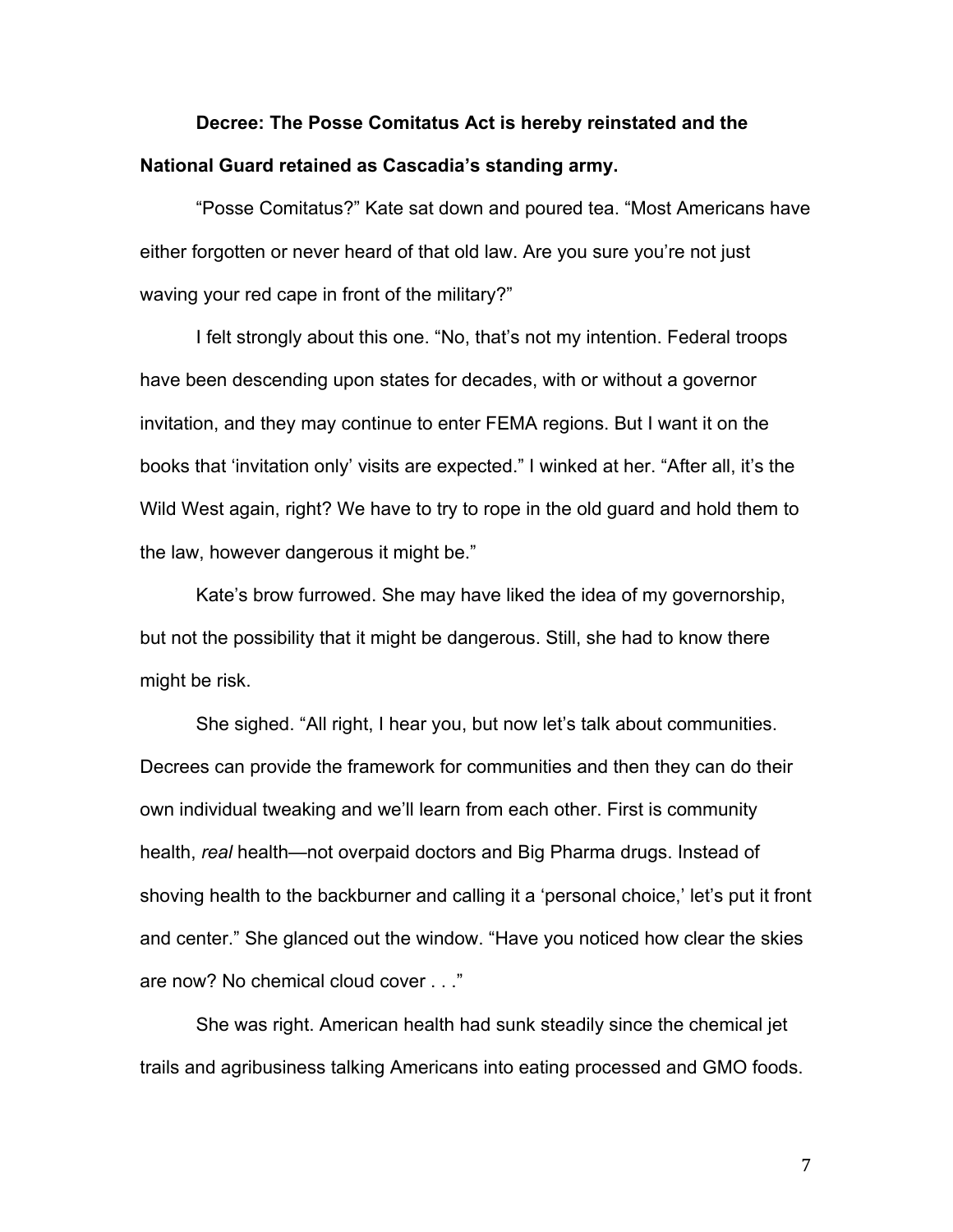**Decree: Each household will join with other households to form a community garden free of chemical pesticides, fertilizers, and GM seed. Public funding will match household outlays.**

**Decree: All adults will be required to attend seminars on basic human health from various viewpoints—Chinese medicine, Ayurveda, Western allopathic, vegan, raw foods, exercise, etc.—for a minimum of 12 hours. The effects of ionized and non-ionized radiation and vaccinations will be included.**

**Decree: All GMOs ("terminator" seed and foods) are hereby banned from Cascadia. Devices that test for GMOs will be made available at each food distribution center.** Local supermarket management will be required to research genetically modified foods to discover why so many nations have banned them. Supermarkets are to be reorganized as *mercados* to accommodate local produce kiosks as well as products trucked in for sale and profit.

"We'll need to handpick oversight committees to make sure these decrees have teeth, and those GMO testing devices are going to be expensive," Kate sighed, making a note.

"And Kate, make a note that we'll need an anonymous suggestion and complaints box with easy access somewhere downtown, maybe in the park."

"Hopefully, there'll be a few compliments now and then, too," Kate said, smiling up at me as she wrote.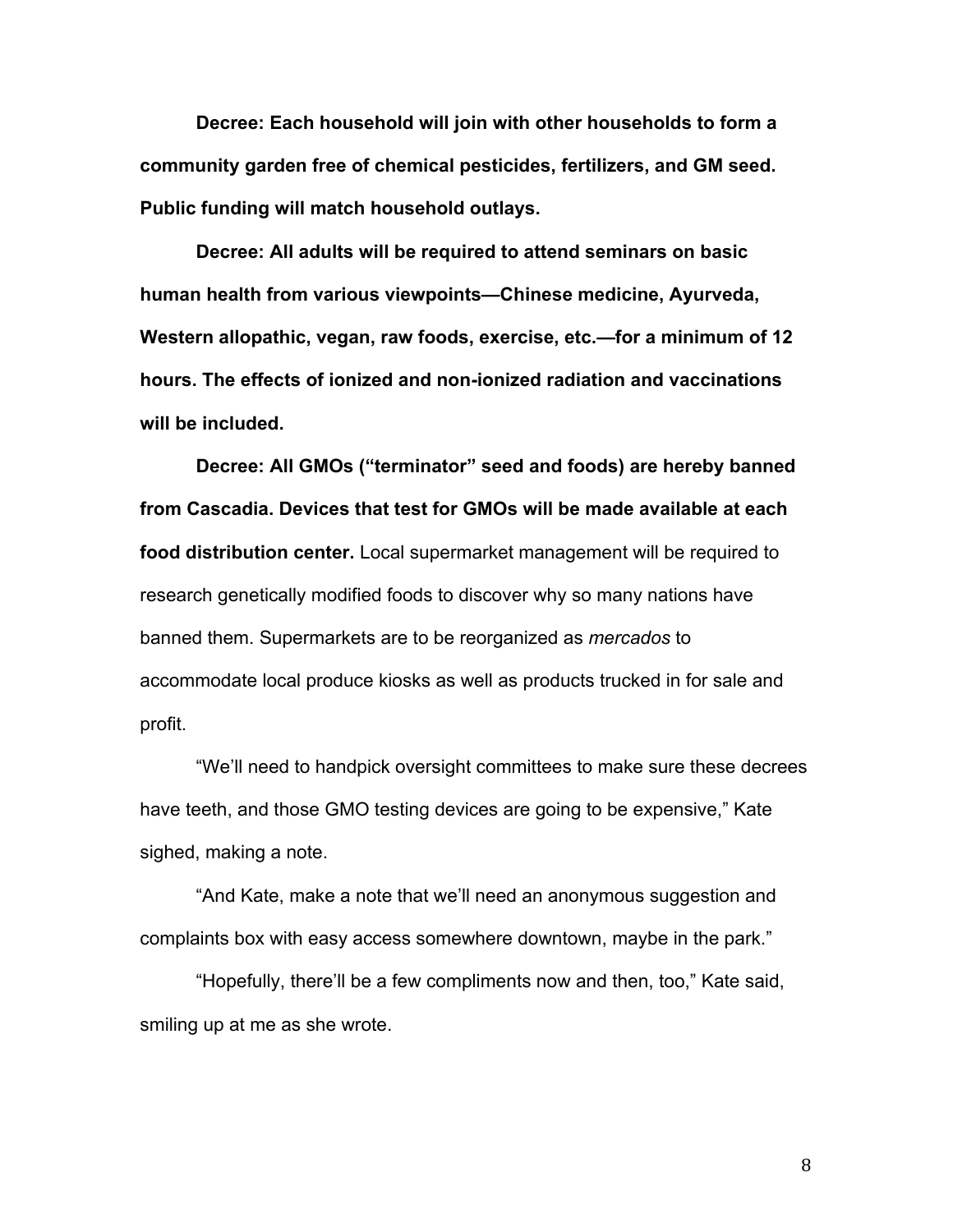For decades, Americans have had few opportunities to impact how their communities are run. They've lost not just confidence in coming up with solutions but the ability to think critically and impartially. Thanks to isolating factors like television, the entertainment industry, Internet, and iPhone, they're no longer able to tell the difference between a difference of opinion and an attack. It will take time to prepare them to self-govern and work out differences without resorting to name-calling and backbiting.

Kate was reading my mind. "I hope they don't fix the cell towers too soon. People are starting to learn to really talk to each other again."

*Cell towers.* "Kate, we've got to connect the cell towers to health."

I rummaged around on the science bookshelf and found the figure I was

looking for.

**Decree: Cell towers will not be closer than 400 meters (1,300 feet)** 

## **from the nearest home or public building.**

Kate grabbed Neil Postman's *Amusing Ourselves To Death*: *Public* 

*Discourse in the Age of Show Business* (2005) from the bookshelf and turned to

his description of the Abraham Lincoln–Stephen A. Douglas debates in the 19<sup>th</sup>

century. She read aloud:

The first of seven famous debates between Abraham Lincoln and Stephen A. Douglas took place on August 21, 1858, in Ottawa, Illinois. Their arrangement provided that Douglas would speak first, for one hour; Lincoln would take an hour and a half to reply; Douglas, a half hour to rebut Lincoln's reply. This debate was considerably shorter than those to which the two men were accustomed. In fact, they had tangled several times before, and all of their encounters had been much lengthier and more exhausting. For example, on October 16, 1854, in Peoria, Illinois, Douglas delivered a three-hour address to which Lincoln, by agreement, was to respond. When Lincoln's turn came, he reminded the audience that it was already 5 p.m., that he would probably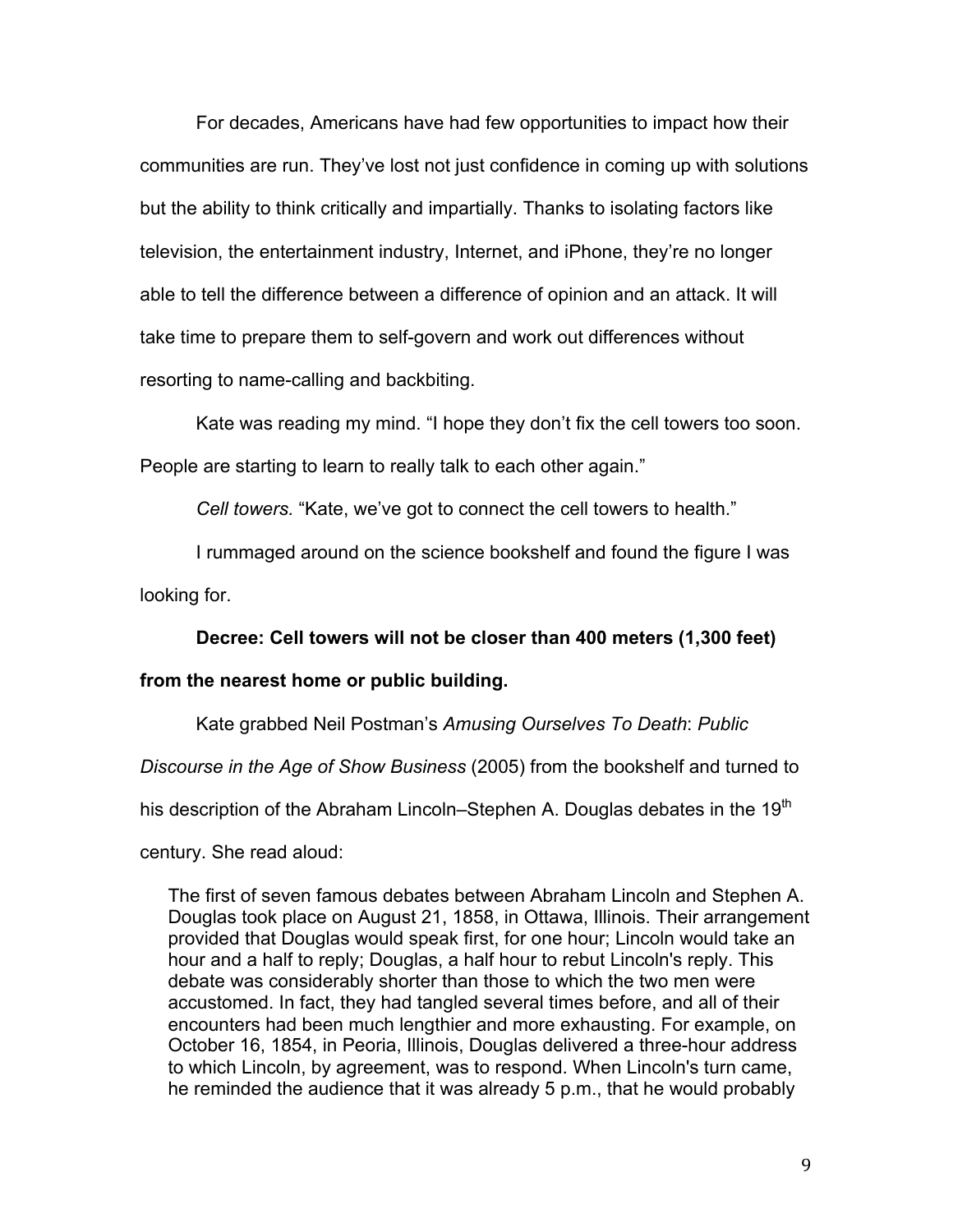require as much time as Douglas and that Douglas was still scheduled for a rebuttal. He proposed, therefore, that the audience go home, have dinner, and return refreshed for four more hours of talk. The audience amiably agreed, and matters proceeded as Lincoln had outlined.

What kind of audience was this? Who were these people who could so cheerfully accommodate themselves to seven hours of oratory?

Neither of us expected Cascadia to try to go back in time, but with the proper limitations on electronics, Cascadians might actually begin to read and think again, entertain each other more, turn to each other, share rides, barter.

"Speaking of getting rides," I ventured, "until we know the disposition of the Seven Sisters oil supply, I think we should issue gasoline stipends to each household, depending upon need and numbers."

"As long as buses and trains and shared rides come first," Kate stressed.

"Good point," I said, writing it down.

**Decree: Public transportation will be given priority over private gas** 

**and oil consumption. Gasoline stipends per household will be available,** 

## **depending upon need and numbers.**

"Another oversight committee," Kate groused, jotting it down.

"Not to mention all the people we need to talk to who specialize in all these areas and will have their own advice on how to proceed," I groused in return. At least we had past successes and errors to study. We weren't entirely starting over, but it certainly felt like it.

I tilted my chair back and ran my hands through the little hair I had left. "Oh, brother!"

Kate looked up from her notes and smiled. "Feeling a little overwhelm?"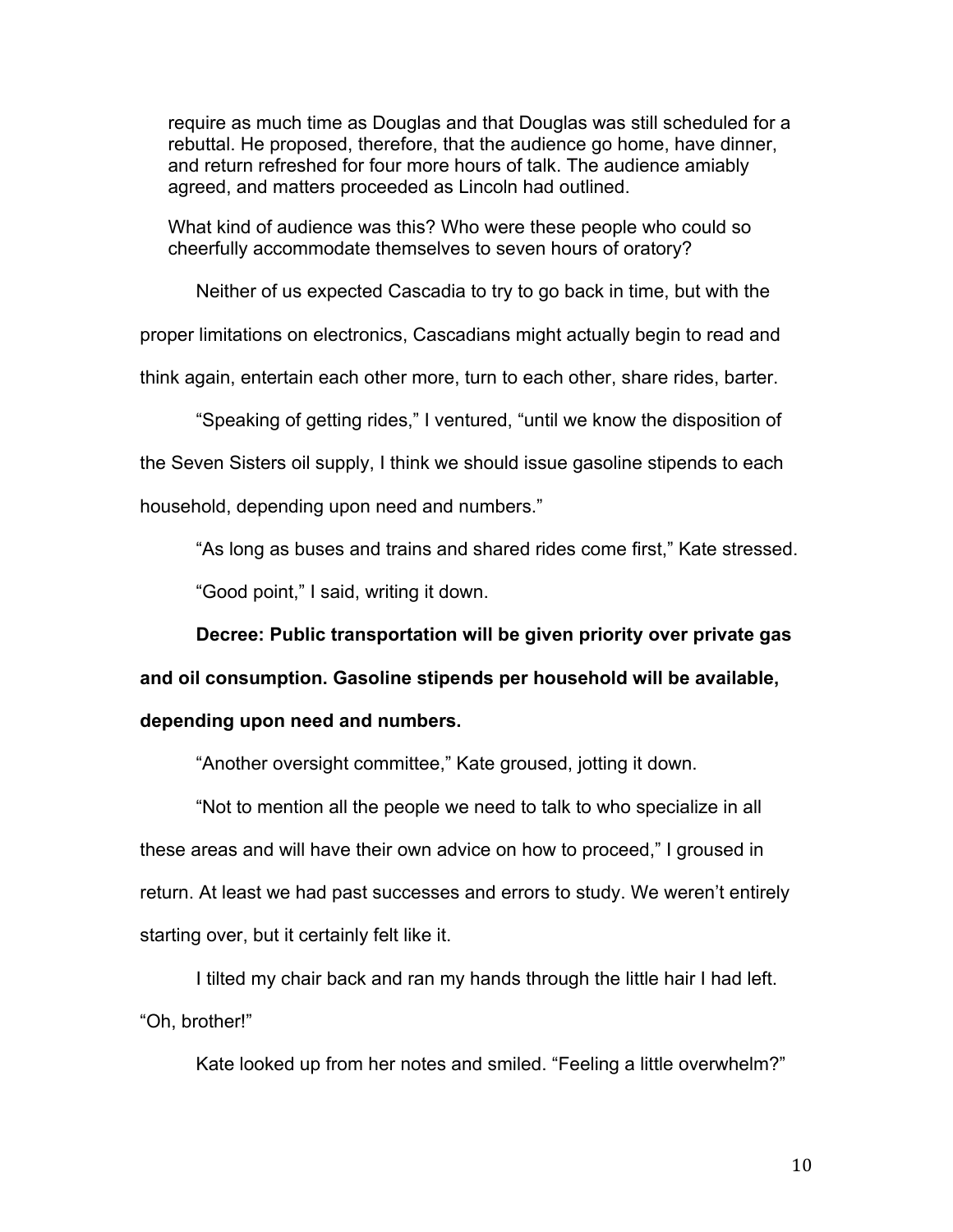I leaped up to flip through the DVDs I'd downloaded over the years. "Yes, but that's not what I'm agonizing over. I'm really going to need your help on this one. It's another bedrock edict, perhaps *the* bedrock edict, but I don't know how to do it or even if I *can* do it, but I know it has to be done."

I found what I was looking for and popped it into the DVD player. It was President John F. Kennedy's secret societies speech. Secret men's groups had murdered him, and as far as I was concerned, secret men's groups had destroyed the nation, too. On the monitor, we watched the dead man from a

bygone era tell it like it is:

The very word "secrecy" is repugnant in a free and open society; and we as a people are inherently and historically opposed to secret societies, to secret oaths and to secret proceedings . . . We are opposed around the world by a monolithic and ruthless conspiracy that relies primarily on covert means for expanding its sphere of influence — on infiltration instead of invasion, on subversion instead of elections, on intimidation instead of free choice, on guerrillas by night instead of armies by day. It is a system which has conscripted vast human and material resources into the building of a tightly knit, highly efficient machine that combines military, diplomatic, intelligence, economic, scientific and political operations . . .

When the clip ended, we sat in silence. Kate blew her nose and wiped her

eyes; she had never gotten over Kennedy's assassination. "Let's do it," she said

with resolve.

I looked at her, thinking how much I love this intrepid woman.

"Hitler banned the Freemasons," I said as we resumed our places at the

table.

"For a while," Kate amended. "Russia banned them for a while, African

nations are still struggling to ban them. It's not easy."

"I don't think I can ban them, given their First Amendment protections, but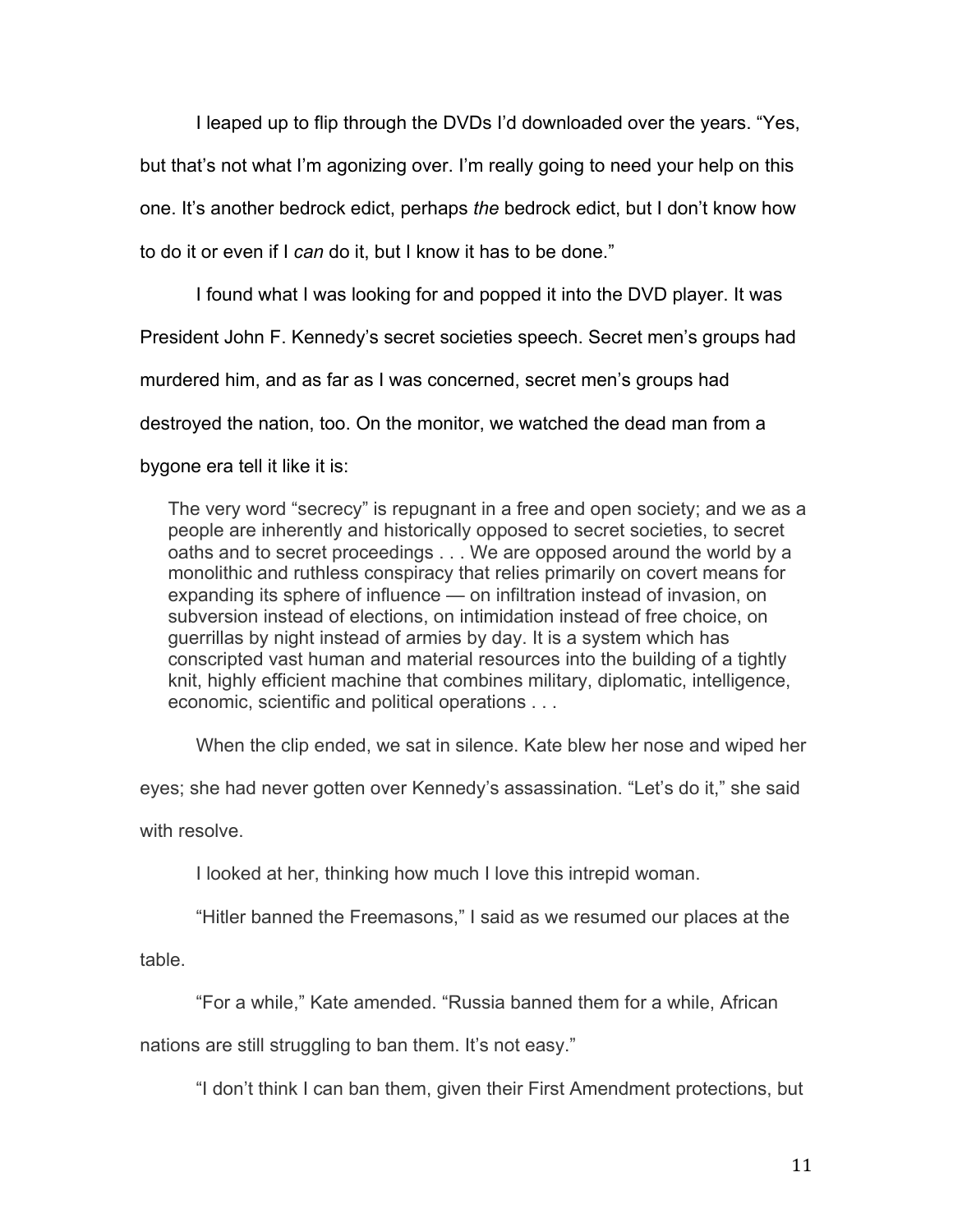I may be able to come up with a few ways to limit them so we can at least keep track of their political machinations."

I knew several Freemasons and probably more who kept their membership a secret. A lot of men joined because of the male family tradition, and of course joining helped them get ahead in business and politics.

Kate tapped her pencil. "Most don't necessarily join for the esoterics, do they? Only after they're in do they fall into the various degree traps, and those who only go through the first three Blue Degrees have little idea of what their annual tithes are actually paying for."

"But even the vows for the Blue Degrees are blood-curdling, Kate. Take the Entered Apprentice vow: '*. . . my throat cut across, my tongue torn out, and with my body buried in the sands of the sea at low-water mark, where the tide ebbs and flows twice in twenty-four hours, should I ever knowingly or willfully violate this, my solemn Obligation of an Entered Apprentice.'* Do men actually think those ancient vows are just window dressing?"

Kate shivered. "The public needs to know."

"Especially about the oaths that supersede public office oaths." I was getting upset. "Those damn secret oaths have wrecked our legal system. What makes a Brotherhood "secret" is its *practices*—membership lists, initiation rites, degrees, oaths, etc."

"So make it illegal for judges, lawyers, jurors, district attorneys, police and intelligence agents to join secret societies?"

"And if it is discovered that they are members of even *one* secret society,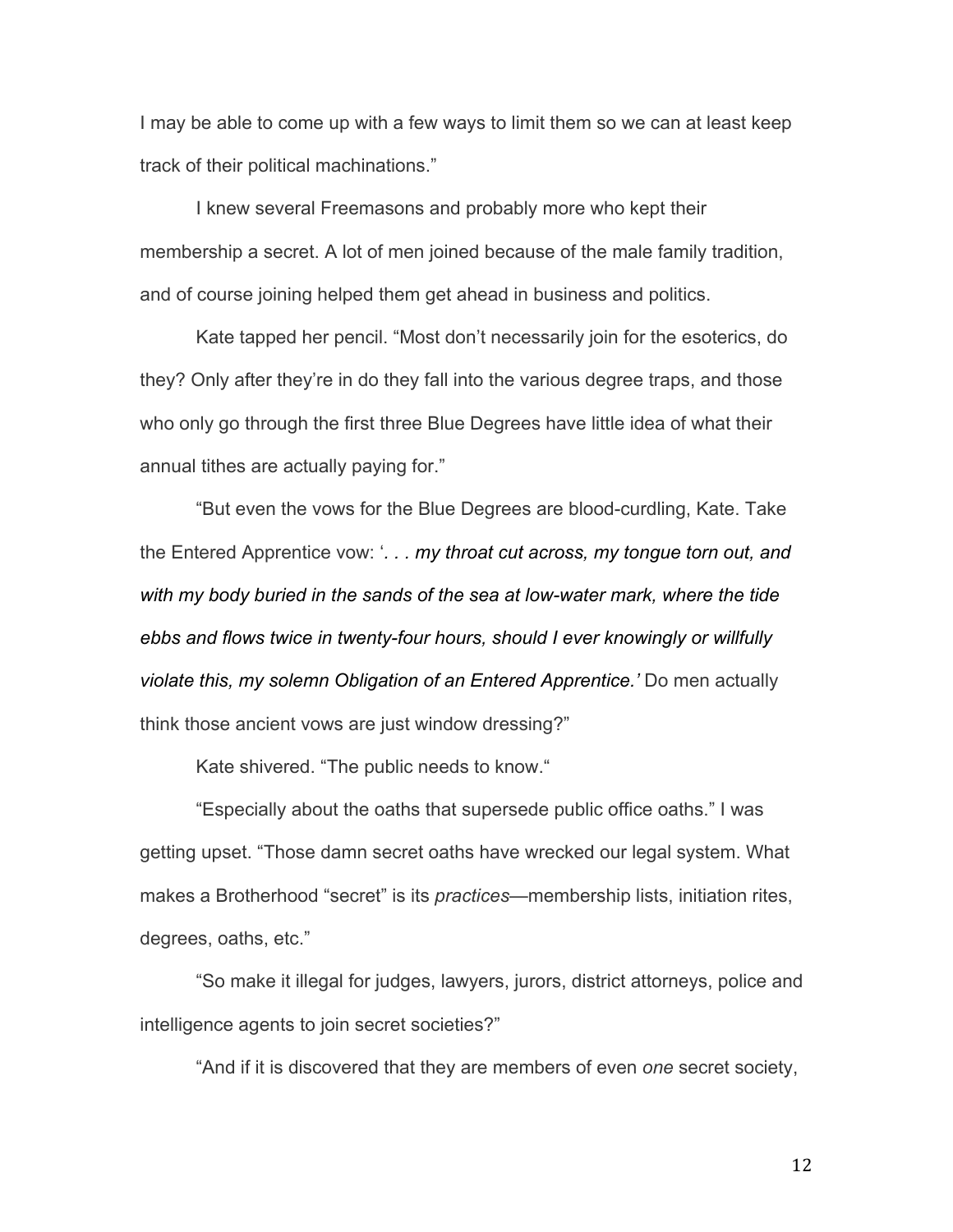whatever their degree, they will be guilty of a felony. No misdemeanor for this serious breach of trust. Exploiting the freedom of belief protected by the First Amendment while taking oaths of loyalty that bypass public office oaths is tantamount to treason."

Kate murmured thoughtfully, "But how to enforce it?" Suddenly, her face brightened. "I know! Each Lodge has a Tyler, right? Well, each Lodge that chooses to continue under your new Hammurabi Code"—she smiled at me— "has to appoint a government liaison responsible for keeping updated lists of members' names, degrees, and positions in society."

"Excellent." I wrote the next two decrees and read them aloud:

**Decree: The early American lyceum system is hereby reactivated to educate citizens as to the essential points of successful governance, including why secret societies, as with the division between church and state, must be disallowed from executive, legislative, judiciary, and intelligence if we are to have a reasonable expectation of honest representative governance.**

**Decree: Political servants, judges, district attorneys, lawyers, jurors, military officers, intelligence agents, and police at all levels are forbidden to join secret societies. Brotherhoods or secret societies include but are not limited to Freemason Lodges and their offspring (Elks, Moose, Eagles, Mormons, etc.), Knights of Malta, Jesuits, Opus Dei, Ordo Templi Orientis (OTO), etc. Citizens who are not public servants and choose to join secret societies are required to post their names, Lodge memberships, degrees,**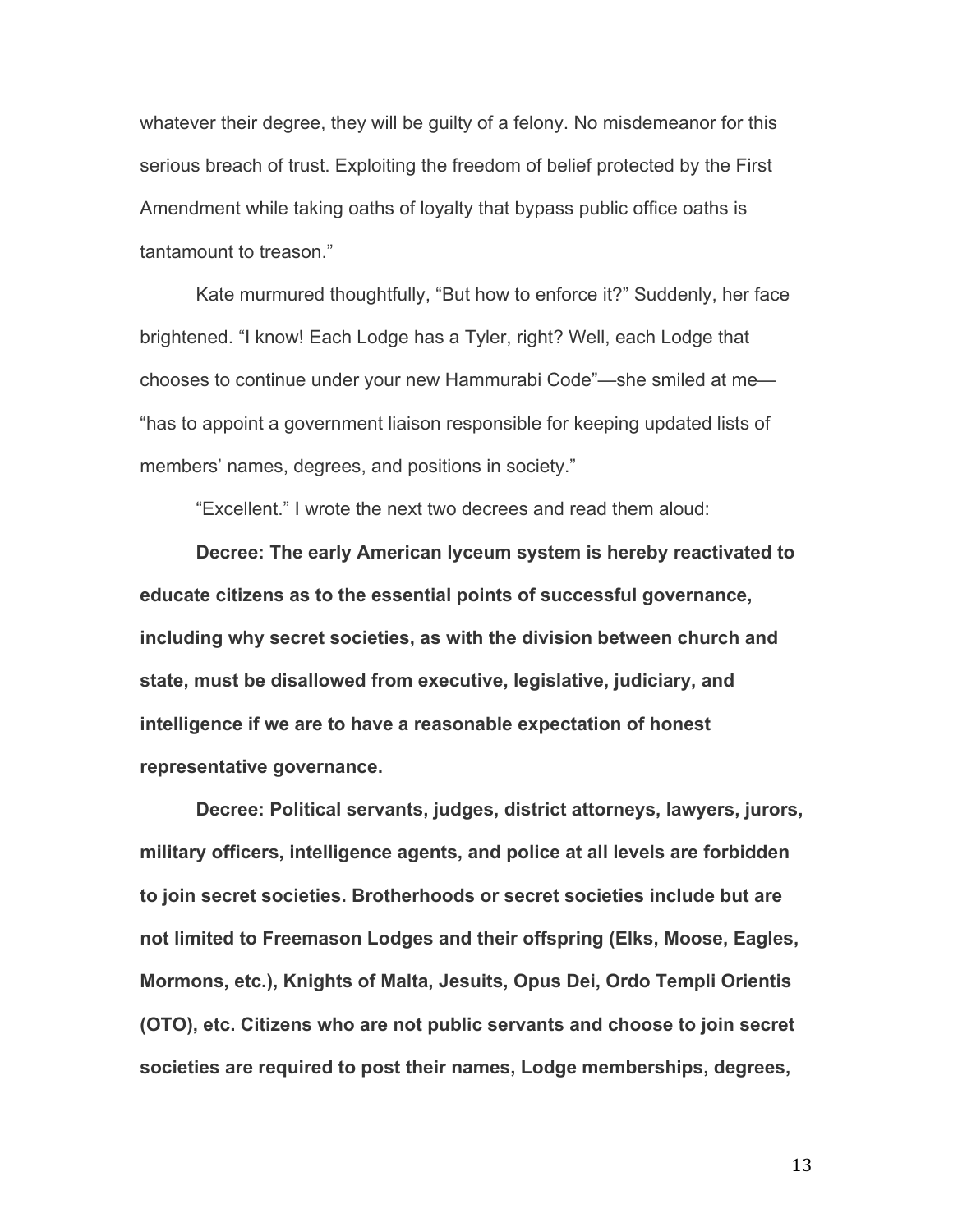**and positions in society. Each Lodge will appoint a government liaison to provide updated lists upon request.**

Kate looked uneasy. "Will Brotherhoods contest the decree under the First Amendment?"

"I don't think so," I answered. "They'd have to submit to a public airing and I don't think they'd want that. That's why they conduct covert character assassinations and murders under the cloak of darkness."

The truth was that I'd welcome the opportunity of secret societies crawling out from under rocks.

"All right," Kate sighed, writing a few notes and trying to throw off a niggling anxiety about her family's safety, now that her husband would be challenging powerful cabals. "I love the idea of reestablishing the lyceum, but what about the rest of education? This is an opportunity to fix what has been declining for decades under the feds—namely, a good, solid school system."

"Time to re-read John Taylor Gatto!" I got up again and thumbed through a pile of xeroxed essays on the bookshelf. "I just happen to have the speech he gave when he accepted the New York City Teacher of the Year Award on January 31, 1990, 'Why Schools Don't Educate'." I looked up at Kate. "Who better to guide us than a 30-year teacher?"

I held it aloft and turned to the last paragraph. "'Our greatest problem in getting the kind of grass-roots thinking going that could reform schooling is that we have large vested interests pre-empting all the air time and profiting from schooling just exactly as it is despite rhetoric to the contrary.'" Quietly, I added,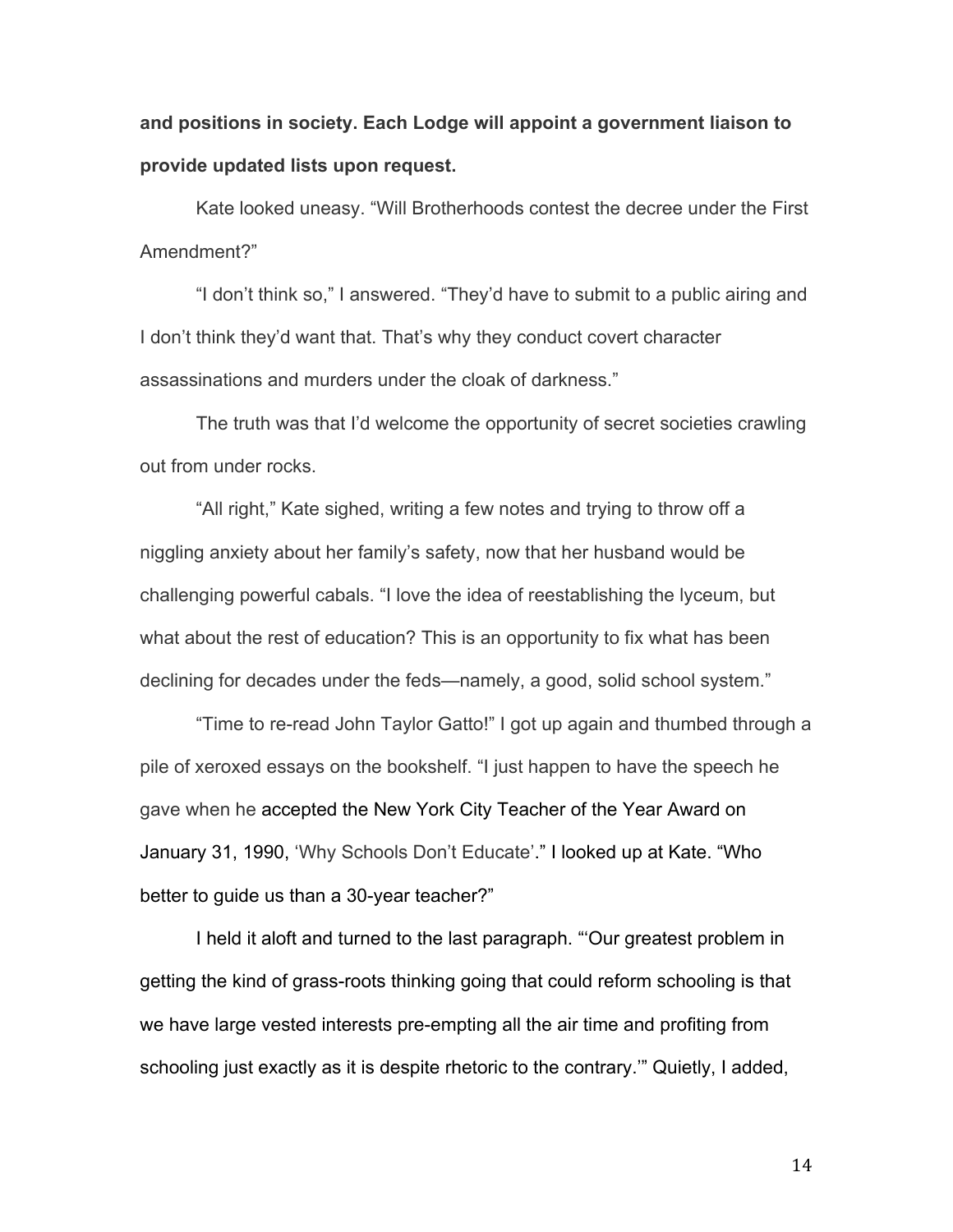"You're right, Kate. Our national collapse has presented us with a golden opportunity to make Gatto's dream come true."

Kate was writing. "So another task force, this time of adults and the youths who know only too well what is missing."

I sat down and skimmed Gatto's speech. "'Independent study, community service, adventures in experience, large doses of privacy and solitude, a thousand different apprenticeships'—"

"Plenty of opportunities for adventures and apprenticeships while we're getting communities going again, and they'll feel needed because they *are* needed—"

"—and they'll learn on the job," I stressed. "I never realized how like the old America Gatto's 'guerrilla' Lab School is. Think of how it will rebuild the latchkey-TV family, Kate, and the old American sense of community in which everyone is a teacher *and* a student, like in the lyceum days."

Fire was coursing through me for the first time in years. "Without television and cell phones and iPads and social media, we'll turn to each other. And without those deadening factories we call schools—but if there are still schools, *no* WiFi in them—knowledge will begin to live again and thrill us with its opportunities for understanding our human condition."

Tears welled in Kate's eyes as we stared at each other.

I wrote:

**Decree: A task force made up of teachers, parents, and students will evaluate the previous public education system and ideas of educators like**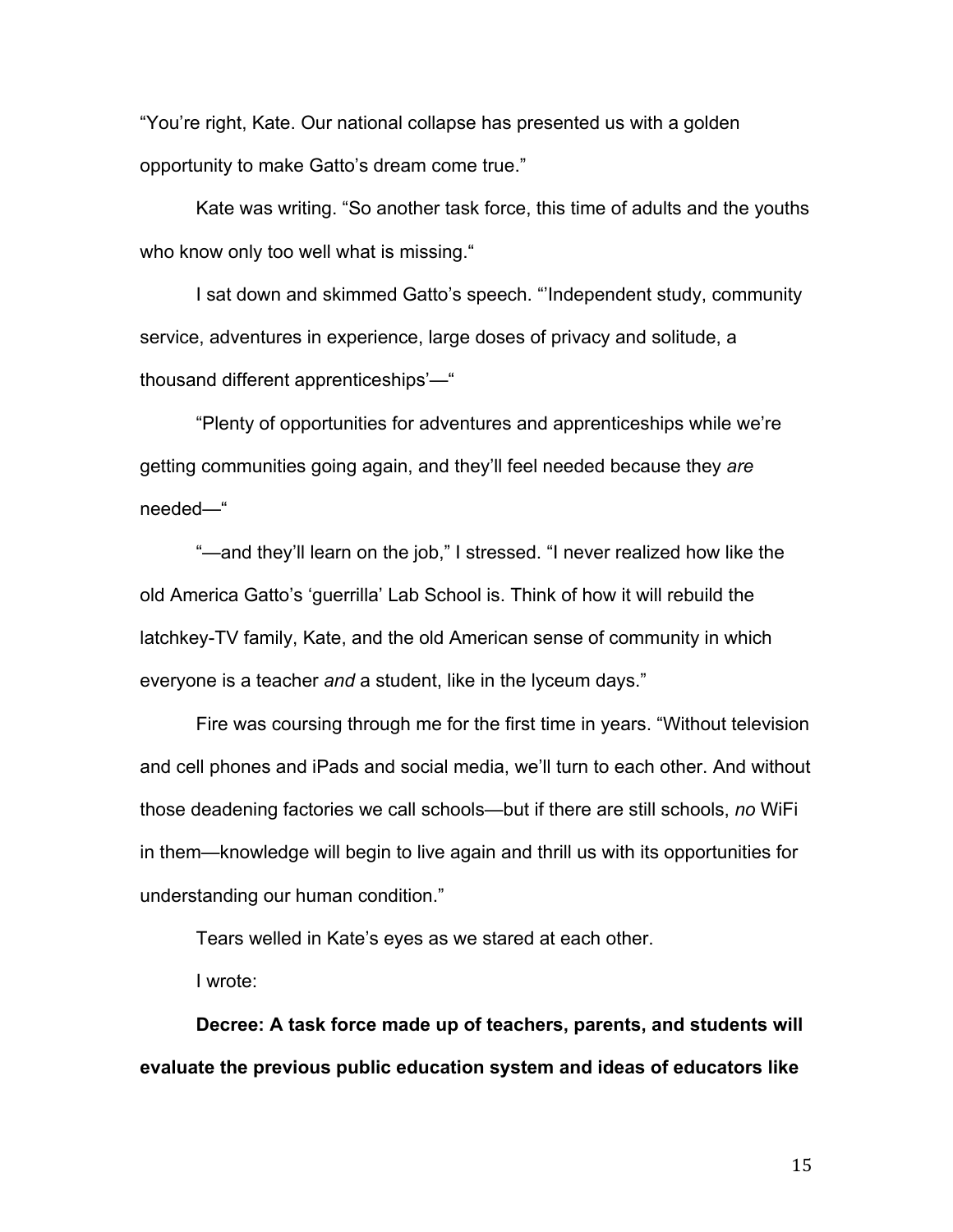**John Taylor Gatto to advise on a new education system to open in one year's time.** 

All of a sudden, I grasped the obvious. "The *Pax Americana* empirebuilders divided us into small states instead of larger regions to divide and conquer by furthering self-interest over regional-interest. They always wanted centralized power!"

"Now, they're probably planning to run it from Colorado," Kate added ominously.

I slapped my forehead as insights came hot and heavy. "Of course, they are! Just like they used the pioneers to conquer the Wild West, they're planning to use us to rebuild. Size matters, doesn't it, Kate? Ten regions might just work as a loose federation, maybe like the cantons of tiny Switzerland once worked. But if we return to depending on artificial intelligence technology, those who run the AI will run us again. If satellites are still up and running, we'll have to make a decision in the not too distant future."

"'Sufficient unto the day is the evil thereof,'" Kate wisely advised as she saw the furrow between my eyebrows deepen. "You'll need to talk with Canada about what they're doing, since we share a border." She made a note.

"Which reminds me: Alaska is part of Region 10, our Cascadia, but shouldn't it have its own region, given how far away it is?"

"Discuss it with the two Alaskans on the Selection Committee, at least until telephone connections are reestablished."

At exactly that moment, the phone rang for the first time in days. We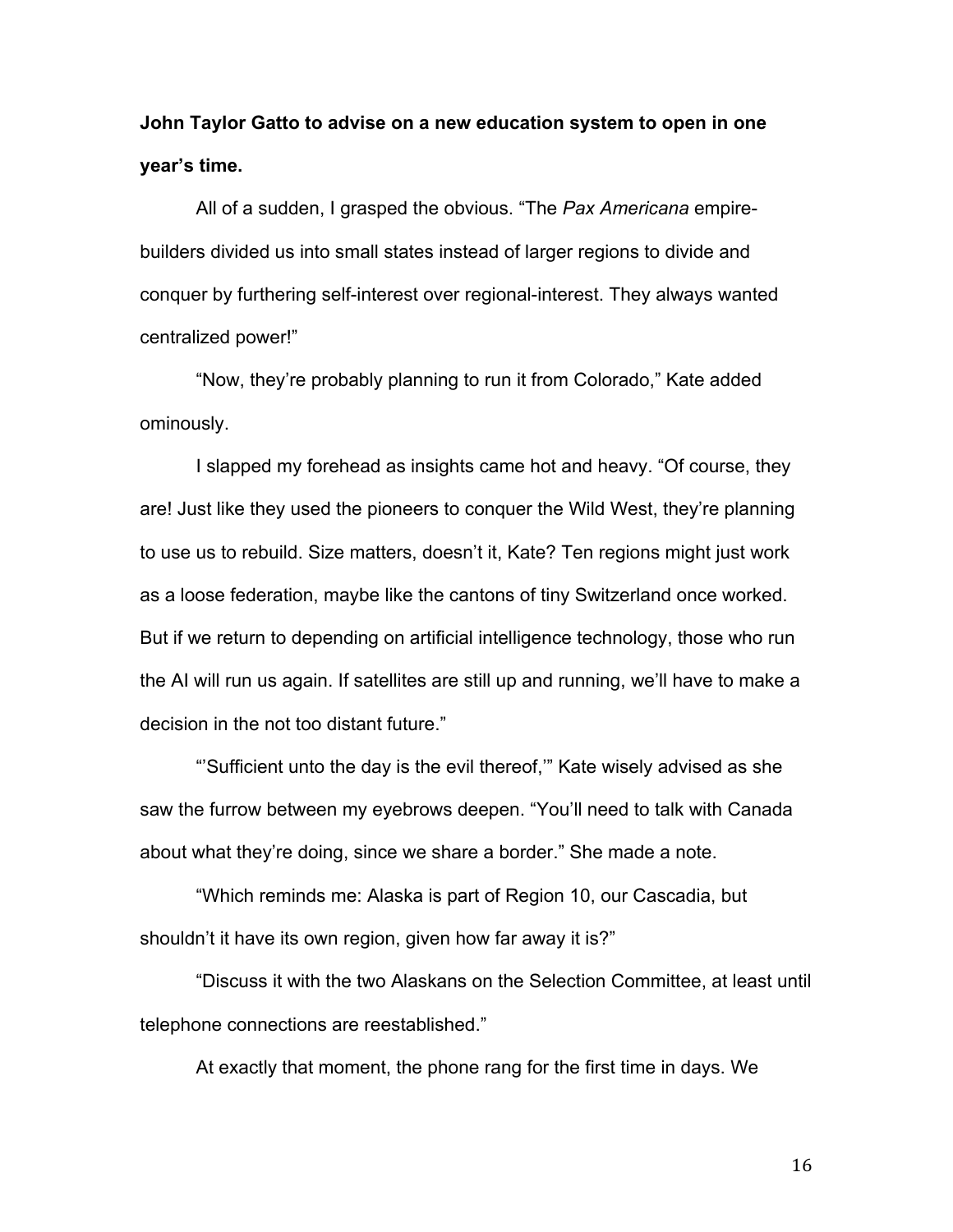looked at each other and laughed.

"Synchronicity strikes," Kate said as she always did when synchronicity struck.

Already, the landline had become a foreign, devilish technology. I

answered tenuously, pushing the speaker button so Kate could hear.

"Hello?"

"Houston, we have contact." It was Jeanette at the post office. "Just letting the two of you know that we have local service again."

We laughed again. "In town, Jeanette, in our area, or . . .?"

"Good question. I haven't tried to call out of town yet. Gotta go, though, lots of joy to spread." She paused. "I *think* it's joy I'm spreading, but a big part of me has enjoyed the silence." She hung up.

Kate stood up. "I'm with Jeanette, though I'd like to check on people like our adult children."

We knew they were inland but not much else. Now that I looked more carefully at Kate's face, I saw the worry lines.

"You know how resourceful they are, Kate."

She shrugged in a way that said she couldn't help it, she'd been worried.

I stood up and hugged her. "I'm sorry. Here I am, caught up in getting the community back on its feet, and now this—"

She hugged me back. "I know. You're a one-track kind of guy. I'm going to try to call them and pull together some leftovers for dinner. But I'm warning you: I'm going to bed at 10 p.m. No all-nighter for me."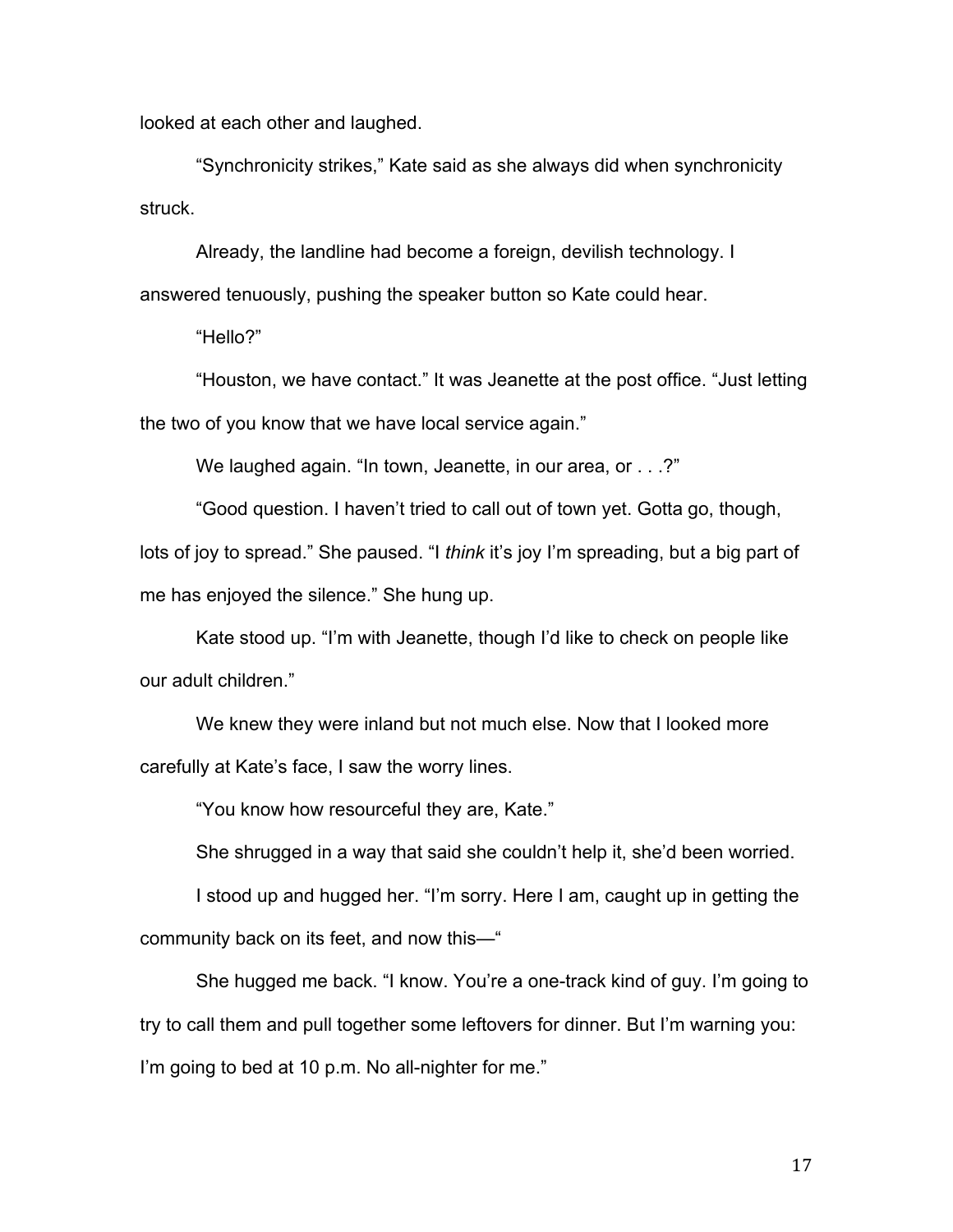Out-of-town phone service was sporadic, but Kate managed a static-

plagued call to our daughter in Denver, Region VIII. She vouched for her safety

and that of her brother in Santa Fe, Region VI. They were in touch.

Relieved, Kate turned to the kitchen. While she heated up leftover pasta

and I made a quick salad, I said, "Let's take a break and watch *My Dinner With* 

*Andre!* We haven't seen it in years, and given what we're doing . . ."

Her eyes sparkled. "Oh, yes! Let's set the decrees aside for a couple of

hours."

So we popped *My Dinner With Andre* into the VCR and ate while reliving a

conversation from the early 1980s, marveling how prophetic it had been.

*Andre:* Okay. Yes. We're bored. We're all bored now. But has it ever occurred to you, Wally, that the process that creates this boredom that we see in the world now may very well be a self-perpetuating, unconscious form of brainwashing created by a world totalitarian government based on money, and that all of this is much more dangerous than one thinks? And it's not just a question of individual survival, Wally, but that somebody who's bored is asleep? And somebody who's asleep will not say "no"?

. . . See, I think it's quite possible that the 1960s represented the last burst of the human being before he was extinguished and that this is the beginning of the rest of the future now, and that, from now on there'll simply be all these robots walking around, feeling nothing, thinking nothing. And there'll be nobody left almost to remind them that there once was a species called a human being, with feelings and thoughts, and that history and memory are right now being erased, and soon nobody will really remember that life existed on the planet.

"My God, Kate," I whispered.

"And no one heard the warning because it was entertainment," she

whispered back.

We looked at each other, both stunned by her profound insight.

Simultaneously, we uttered, "Lyceum." People must learn about the alpha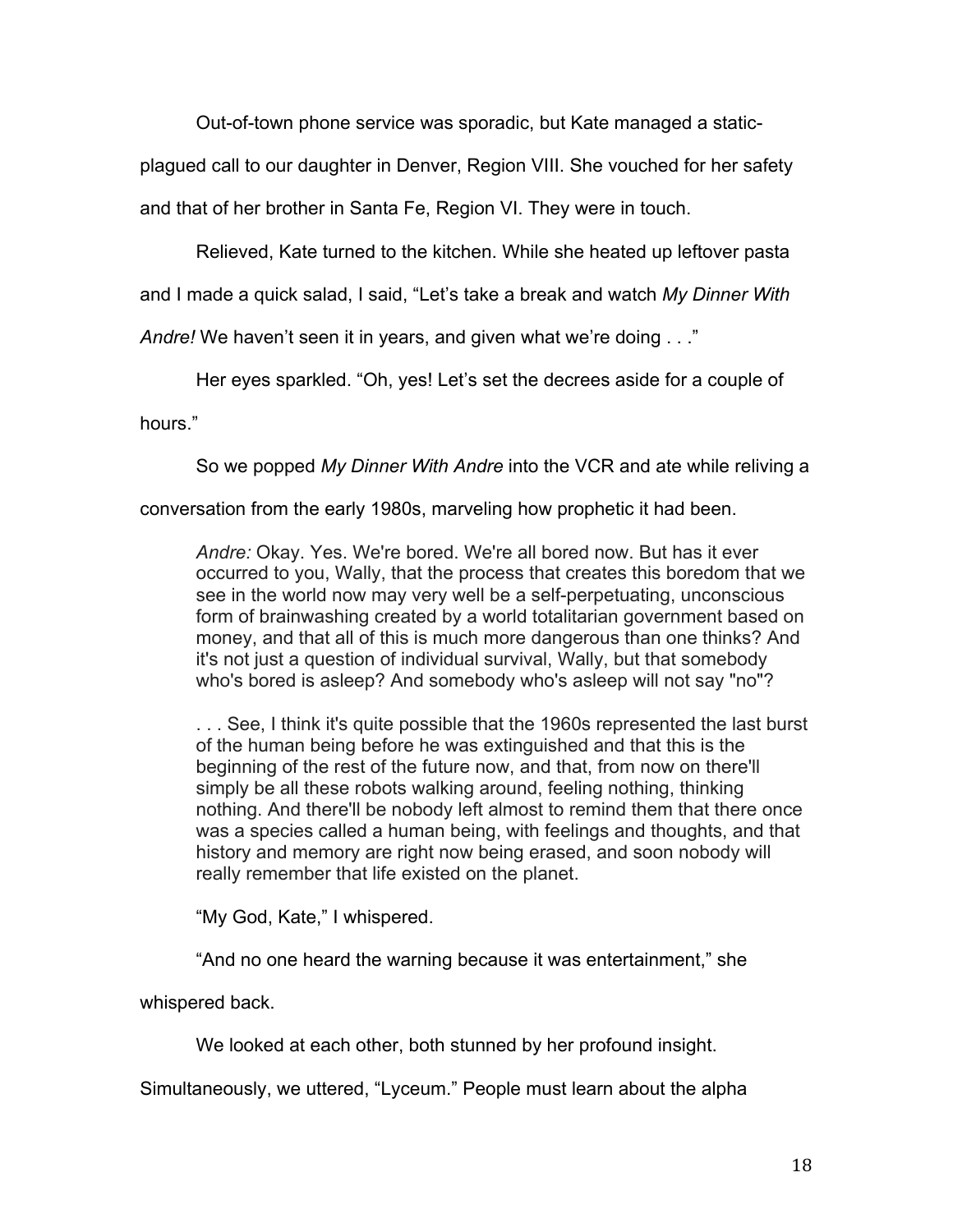brainwave technology of television and movies.

After she went to bed, I plowed onward, writing decree after decree about ownership of property and goods, freeing marijuana felons from prison and erasing the felonies from their records, closing prisons-for-profit, , a task force to study how the criminality of our courts and police forces had worked (policing for profit, civil asset forfeiture, etc.), decentralizing Cascadia banks, encouraging a barter system alongside money and private non-interest loans, setting up a task force to study jobs and salary gaps for services rendered . . .

At last, I needed to sleep. The Selection Committee was due at 11 a.m. I'd have some time in the morning to do a quick review of the decrees I could share with them if they needed an idea of what I had in mind. While brushing my teeth and looking in the mirror, I went over my new catechism: *Build a transparent base. A smaller region should be easier than sea to shining sea. Expose the fact that secret societies founded the United States and formed secret alliances that eventually destroyed us. Be watchful . . .*

Good night.

While the future governor of Cascadia slept through the wee hours of the morning, a meeting was already in progress across town in a local church basement not that far from Freemason Lodge No. 1. Communications were down for most people but apparently not for this select group of six Brothers sipping coffee and eating the breakfast prepared by Job's Daughters while a satellitelinked computer downloaded data. The Brothers present were an Idaho banker,